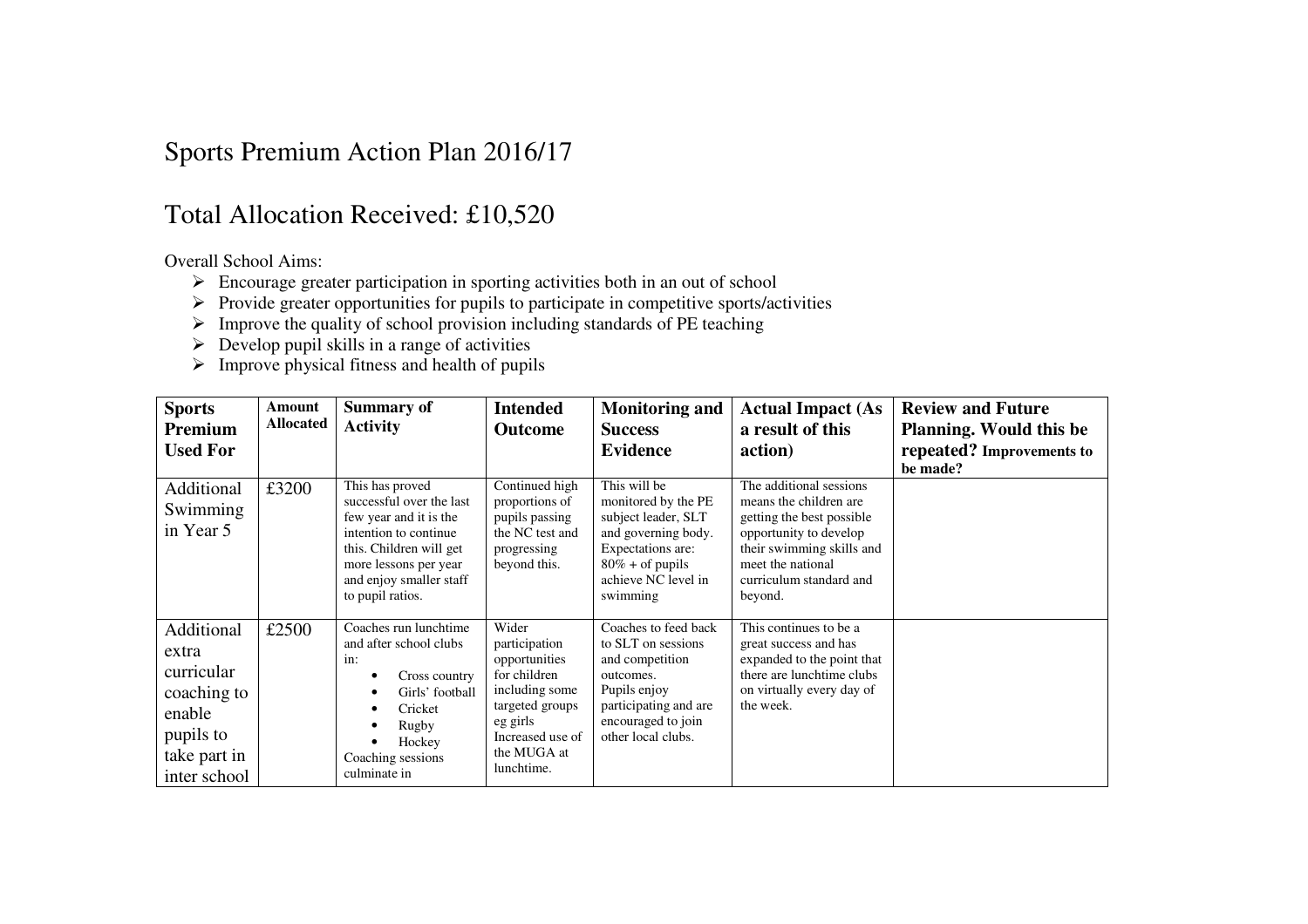| sport                                           |       | participation in an inter<br>school tournament.<br>As part of this,<br>additional resources<br>have been purchased to<br>support the activities.                                                                                                                                                                                                                                                                                                                                                                                               |                                                                                                                                                                                                                                                                                                                                          |                                                                                                                                                                              |                                                                                                                                                                                           |  |
|-------------------------------------------------|-------|------------------------------------------------------------------------------------------------------------------------------------------------------------------------------------------------------------------------------------------------------------------------------------------------------------------------------------------------------------------------------------------------------------------------------------------------------------------------------------------------------------------------------------------------|------------------------------------------------------------------------------------------------------------------------------------------------------------------------------------------------------------------------------------------------------------------------------------------------------------------------------------------|------------------------------------------------------------------------------------------------------------------------------------------------------------------------------|-------------------------------------------------------------------------------------------------------------------------------------------------------------------------------------------|--|
| Continue<br>with Cardio<br>Club twice a<br>week | £920  | Maintain the twice<br>weekly keep fit sessions<br>after school where<br>pupils can learn keep fit<br>exercises that can also<br>be followed at home.<br>Target children where<br>possible who would<br>benefit from this.                                                                                                                                                                                                                                                                                                                      | High<br>participation<br>rates and<br>improved<br>fitness and<br>awareness of<br>health issues.<br>Contribute to<br>lowering<br>number of<br>pupils who are<br>overweight.                                                                                                                                                               | SLT to monitor this<br>and report to<br>Governing Body.<br>Evidence that sessions<br>are having an impact<br>on pupil attitudes to<br>health and fitness.                    | This remains very popular<br>with high take up rates<br>among the children. It has<br>been particularly popular<br>with younger children<br>who may get fewer<br>opportunities elsewhere. |  |
| Further<br>develop<br>inter house<br>sport      | £1800 | Building on this project<br>from last year develop<br>further opportunities for<br>all pupils to participate<br>in inter house sport. Use<br>PE lessons to develop<br>skills in particular<br>sports eg softball<br>(where possible<br>supported by specialist<br>coaching). Use these<br>skills as part of inter<br>house competitions<br>outside of normal<br>school hours using<br>additional support staff<br>and coaches to<br>supervise<br>As part of this,<br>additional resources<br>have been purchased to<br>support the activities. | All pupils<br>(regardless of<br>ability) will<br>have the<br>opportunity to<br>take part in a<br>house<br>tournament.<br>Pupils will be<br>highly<br>motivated by<br>participating in<br>a tournament.<br>Parents will<br>have the<br>opportunity to<br>attend. School<br>outside sources<br>clubs where<br>skills can be<br>followed up | SLT and PE leader to<br>monitor.<br>Standard of play is<br>good and pupils enjoy<br>the experience.<br>Some pupils are<br>encouraged to join a<br>club outside of<br>school. | Again this was very<br>successful with all pupils<br>in KS 1 and KS2 having<br>the opportunity to take<br>part.                                                                           |  |